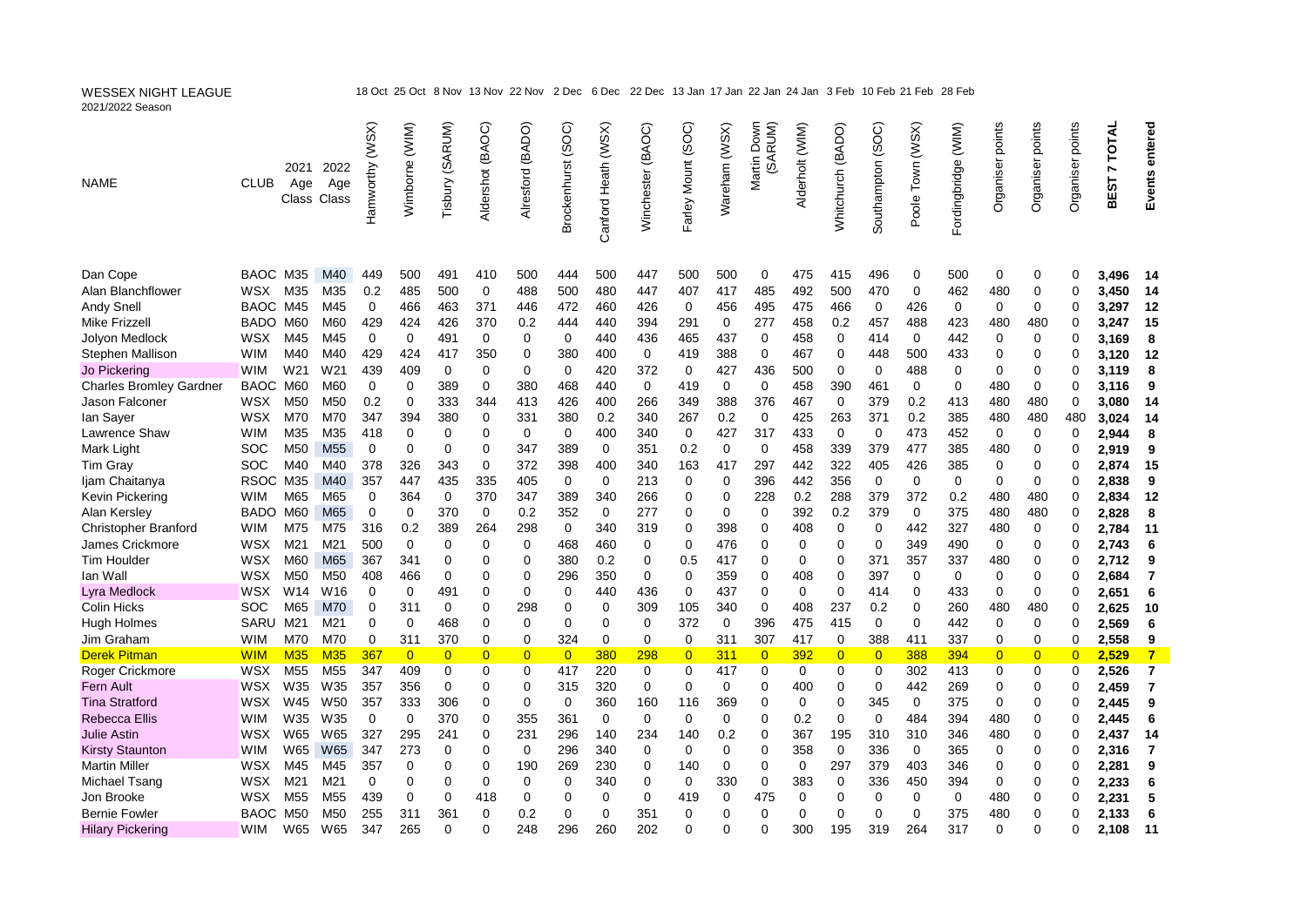| Sheila Gold               | WSX         | W65             | W65             | 286            | 280            | 269            | $\mathbf 0$    | 231         | 296            | 220            | 191            | 93             | 252            | ∩              | 342            | 246            | 293            | 310            | 0              | ∩              | ∩              |                | 2.076 | 13             |
|---------------------------|-------------|-----------------|-----------------|----------------|----------------|----------------|----------------|-------------|----------------|----------------|----------------|----------------|----------------|----------------|----------------|----------------|----------------|----------------|----------------|----------------|----------------|----------------|-------|----------------|
| <b>Helen Hodge</b>        | <b>WIM</b>  | W <sub>55</sub> | W <sub>55</sub> | 357            | 326            | $\mathbf 0$    | $\mathbf 0$    | $\mathbf 0$ | $\mathbf 0$    | 320            | $\mathbf 0$    | $\overline{0}$ | 291            | $\Omega$       | 0              | $\mathbf 0$    | $\mathbf 0$    | 426            | 231            | $\Omega$       | $\Omega$       |                | 1,951 | 6              |
| Nicholas Jarvis           | <b>SO</b>   | M21             | M21             | $\mathbf 0$    | $\Omega$       | $\mathbf 0$    | 500            | $\mathbf 0$ | 500            | $\mathbf 0$    | 383            | $\mathbf 0$    | 0              | $\Omega$       | 0              | 0              | 500            | $\mathbf 0$    | 0              | $\Omega$       | 0              | ∩              | 1,883 | 4              |
| Lynn Branford             | <b>WIM</b>  | <b>W70</b>      | W70             | $\mathbf 0$    | $\Omega$       | 315            | $\mathbf 0$    | 149         | $\mathbf 0$    | 200            | 191            | $\Omega$       | 282            | $\Omega$       | 342            | $\mathbf 0$    | 0              | 202            | 240            | $\Omega$       | 0              | O              | 1,772 | 8              |
| Peter Suba                | <b>WSX</b>  | M45             | M45             | $\mathbf 0$    | $\mathbf 0$    | 454            | 393            | 430         | $\Omega$       | 0              | 0              | 0              | 0              | $\Omega$       | 0              | $\mathbf 0$    | 474            | $\mathbf 0$    | 0              | 0              | 0              | O              | 1,751 | 4              |
| Andrew Eydmann            | <b>WSX</b>  | M35             | M40             | 347            | $\mathbf 0$    | 278            | 0              | 0           | 0              | $\mathbf 0$    | $\Omega$       | $\Omega$       | 0              | $\Omega$       | 425            | $\mathbf 0$    | 0              | 248            | 327            | 0              | 0              | ∩              | 1,625 | 5              |
| Eamon Staunton            | <b>WIM</b>  | M65             | M65             | 163            | 144            | 83             | $\Omega$       | 0           | 185            | 300            | $\mathbf 0$    | $\Omega$       | 0              | ∩              | 0              | $\mathbf 0$    | 293            | $\mathbf 0$    | 394            | $\Omega$       | 0              |                | 1,563 | 7              |
| Liz Lockton               | <b>WSX</b>  | W60             | W60             | 276            | $\Omega$       | $\Omega$       | $\Omega$       | $\Omega$    | $\Omega$       | 160            | 138            | 151            | 262            | $\Omega$       | 0              | $\overline{0}$ | 302            | 194            | 212            | $\Omega$       | 0              |                | 1,556 | 8              |
| Sarah Houlder             | <b>WSX</b>  | W60             | W60             | 0              | $\Omega$       | 0              | 0              | 0           | 250            | 220            | 0              | 140            | 0              | $\Omega$       | 0              | $\mathbf 0$    | 241            | 186            | 279            | 0              | 0              | 0              | 1,316 | 6              |
| <b>Isla Reynolds</b>      | <b>WIM</b>  | W40             | W40             | 0              | $\mathbf 0$    | 0              | $\Omega$       | 0           | 315            | 0              | 0              | 0              | 340            | $\mathbf 0$    | 0              | 0              | $\mathbf 0$    | 333            | 298            | 0              | 0              | $\Omega$       | 1,286 |                |
| Alastair Moir             | <b>SOC</b>  | M65             | M65             | $\mathbf 0$    | 0              | $\pmb{0}$      | $\overline{0}$ | 0           | 389            | $\mathbf 0$    | 298            | 186            | 0              | $\mathbf 0$    | 0              | $\mathbf 0$    | 397            | 0              | 0              | $\mathbf 0$    | $\mathbf 0$    | 0              | 1,269 | 4              |
| <b>Luke Thompson</b>      | <b>SARU</b> | M <sub>21</sub> | M <sub>21</sub> | 194            | 288            | 389            | $\overline{0}$ | 380         | $\overline{0}$ | $\overline{0}$ | $\overline{0}$ | $\overline{0}$ | $\overline{0}$ | $\overline{0}$ | $\overline{0}$ | $\overline{0}$ | $\overline{0}$ | $\overline{0}$ | $\overline{0}$ | $\overline{0}$ | $\overline{0}$ | $\overline{0}$ | 1,251 | 4              |
| Rob Hick                  | <b>WSX</b>  | M60             | M60             | $\mathbf 0$    | $\mathbf 0$    | $\Omega$       | $\Omega$       | $\mathbf 0$ | $\mathbf 0$    | $\Omega$       | $\Omega$       | 0              | $\mathbf 0$    | 446            | 0              | 356            | $\Omega$       | $\mathbf 0$    | 394            | $\mathbf 0$    | $\mathbf 0$    | $\Omega$       | 1,196 | 3              |
| <b>Charlotte Thornton</b> | SARU        | W75             | W75             | 0              | $\mathbf 0$    | 0.2            | 208            | $\mathbf 0$ | $\mathbf 0$    | $\Omega$       | 0              | $\Omega$       | $\Omega$       | 0.2            | 0              | $\mathbf 0$    | 0              | $\mathbf 0$    | 0              | 480            | 480            | $\Omega$       | 1,168 | 3              |
| <b>Grace French</b>       | <b>WIM</b>  | W14             | W16             | 0              | $\mathbf 0$    | 380            | 0              | 355         | 0              | $\mathbf 0$    | 0              | 0              | 0              | $\mathbf 0$    | 0              | $\mathbf 0$    | 0              | 0              | 385            | 0              | 0              | $\Omega$       | 1,120 | 3              |
| <b>Scott Elford</b>       | WSX         | M21             | M21             | $\mathbf 0$    | $\mathbf 0$    | $\Omega$       | $\Omega$       | 0           | $\mathbf 0$    | $\Omega$       | $\Omega$       | 140            | $\mathbf 0$    | $\Omega$       | 0              | $\mathbf 0$    | 224            | 434            | 317            | 0              | $\mathbf 0$    | $\Omega$       | 1.115 | 4              |
| <b>Adrian Wise</b>        | <b>SN</b>   | M60             | M60             | $\mathbf 0$    | $\Omega$       | $\mathbf 0$    | $\Omega$       | 0           | $\Omega$       | $\Omega$       | $\Omega$       | 0              | $\mathbf 0$    | $\mathbf 0$    | 367            | 339            | $\mathbf 0$    | $\mathbf 0$    | 346            | 0              | 0              | 0              | 1,052 | 3              |
| Debbie Ewing              | <b>WIM</b>  | W <sub>40</sub> | <b>W40</b>      | $\overline{0}$ | $\overline{0}$ | 194            | $\overline{0}$ | 124         | $\overline{0}$ | $\overline{0}$ | $\overline{0}$ | $\overline{0}$ | $\overline{0}$ | $\overline{0}$ | 0.2            | $\overline{0}$ | $\overline{0}$ | $\overline{0}$ | 240            | 480            | $\overline{0}$ | $\overline{0}$ | 1,039 | $\overline{4}$ |
| Louise Light              | <b>SOC</b>  | W <sub>55</sub> | W <sub>55</sub> | 0              | 0              | 0              | 0              | 124         | 139            | 0              | 128            | 0              | 0              | $\mathbf 0$    | 217            | 119            | 121            | 132            | 135            | $\mathbf 0$    | 0              | $\Omega$       | 995   | 8              |
| Marc Ebanks               | <b>SN</b>   | M50             | M <sub>50</sub> | $\mathbf 0$    | $\mathbf 0$    | $\mathbf 0$    | 313            | 0           | $\mathbf 0$    | $\mathbf 0$    | 351            | 302            | $\mathbf 0$    | $\mathbf 0$    | 0              | $\mathbf 0$    | 0              | $\Omega$       | 0              | $\mathbf 0$    | $\mathbf 0$    | $\Omega$       | 966   | 3              |
| Allan Farrington          | <b>BAOC</b> | M65             | M65             | $\mathbf 0$    | $\mathbf 0$    | 0              | 0              | 0           | $\mathbf 0$    | $\Omega$       | $\mathbf 0$    | 0              | 0              | $\mathbf 0$    | 0              | 0.2            | $\Omega$       | $\mathbf 0$    | 0              | 480            | 480            | $\Omega$       | 960   | $\mathbf 2$    |
| <b>Robert Finch</b>       | SOC         | M21             | M21             | $\mathbf 0$    | $\mathbf 0$    | $\mathbf 0$    | 409            | 0           | $\mathbf 0$    | $\mathbf 0$    | 500            | $\overline{0}$ | 0              | $\Omega$       | 0              | 0              | 0              | 0              | 0              | 0              | 0              | $\Omega$       | 909   | $\overline{2}$ |
| Laura-Jane Evans          | <b>WIM</b>  | W45             | W45             | $\mathbf 0$    | 288            | 0              | 0              | 0           | $\mathbf 0$    | 240            | 0              | $\Omega$       | 0              | $\Omega$       | 0              | 0              | 0              | 318            | 0              | 0              | 0              | $\Omega$       | 846   | 3              |
| John Harrison             | BADO M70    |                 | M75             | $\mathbf 0$    | $\mathbf 0$    | $\Omega$       | 257            | 273         | $\Omega$       | $\Omega$       | 0              | $\Omega$       | 0              | $\Omega$       | 0              | 263            | $\Omega$       | $\Omega$       | 0              | $\Omega$       | 0              | $\Omega$       | 793   | 3              |
| Rob Mills                 | <b>WIM</b>  | M55             | M <sub>55</sub> | 0              | $\mathbf 0$    | 0              | $\Omega$       | 0           | 0              | 380            | 0              | 0              | 0              | $\Omega$       | 400            | $\mathbf 0$    | 0              | $\Omega$       | $\Omega$       | 0              | 0              | $\Omega$       | 780   | $\overline{2}$ |
| David Currie              | SOC         | M45             | M45             | $\mathbf 0$    | 0              | 0              | $\mathbf 0$    | 0           | 0              | 0              | 0              | 267            | 0              | $\Omega$       | 0              | $\mathbf 0$    | 491            | $\mathbf 0$    | 0              | $\Omega$       | 0              | $\Omega$       | 758   | $\overline{2}$ |
| Gavin Clegg               | <b>WSX</b>  | M65             | M65             | 0              | $\mathbf 0$    | 0              | 307            | 0           | $\mathbf 0$    | $\Omega$       | 0              | 0              | 0              | $\mathbf 0$    | 0              | $\mathbf 0$    | 0              | 450            | 0              | $\Omega$       | 0              | $\Omega$       | 757   | $\mathbf 2$    |
| <b>Chris Turner</b>       | <b>WIM</b>  | M55             | M55             | $\mathbf 0$    | $\mathbf 0$    | $\overline{0}$ | 349            | 0           | 0              | U              | C              | $\Omega$       | 0              | 396            | 0              | 0              | 0              | $\Omega$       | 0              | $\Omega$       | 0              | $\Omega$       | 745   | $\overline{2}$ |
| <b>Karen French</b>       | <b>WIM</b>  | W <sub>50</sub> | W <sub>50</sub> | $\mathbf 0$    | 348            | $\mathbf 0$    | $\Omega$       | 0           | $\Omega$       | $\Omega$       | C              | $\Omega$       | $\Omega$       | $\mathbf 0$    | 333            | $\Omega$       | $\Omega$       | $\Omega$       | $\Omega$       | $\Omega$       | 0              | $\Omega$       | 681   | $\overline{2}$ |
| Martin Goddard            | SARU        | M60             | M60             | $\mathbf 0$    | 326            | 352            | $\mathbf 0$    | 0           | 0              | $\Omega$       | C              | $\Omega$       | 0              | $\Omega$       | 0              | $\Omega$       | $\Omega$       | $\Omega$       | 0              | $\Omega$       | 0              | $\Omega$       | 678   | $\overline{2}$ |
| Jon Paton                 | <b>SN</b>   | M60             | M60             | 0              | 0              | 0              | 347            | 331         | 0              | O              | C              | $\Omega$       | 0              | $\Omega$       | 0              | $\Omega$       | 0              | $\Omega$       | 0              | $\Omega$       | 0              | $\mathbf 0$    | 677   | $\overline{2}$ |
| <b>Robert Lines</b>       | <b>SO</b>   | M55             | M <sub>55</sub> | 0              | 0              | 0              | 294            | 0           | $\mathbf 0$    | $\Omega$       | O              | $\overline{0}$ | 0              | $\mathbf 0$    | 383            | 0              | 0              | $\Omega$       | 0              | $\Omega$       | $\mathbf 0$    | $\mathbf 0$    | 677   | $\overline{2}$ |
| <b>Chris Evans</b>        | SLOW M50    |                 | M <sub>50</sub> | $\mathbf 0$    | $\mathbf 0$    | 0              | 275            | $\mathbf 0$ | 0              | $\Omega$       | C              | $\Omega$       | 0              | $\Omega$       | 0              | 398            | 0              | $\Omega$       | 0              | $\Omega$       | 0              | $\Omega$       | 674   | $\overline{2}$ |
| <b>Lucy Paton</b>         | <b>SN</b>   | W60             | W60             | $\mathbf 0$    | $\mathbf 0$    | $\mathbf 0$    | 346            | 322         | $\mathbf 0$    | $\Omega$       | 0              | $\Omega$       | 0              | $\Omega$       | 0              | $\mathbf 0$    | 0              | $\Omega$       | 0              | $\Omega$       | 0              | $\Omega$       | 668   | $\overline{2}$ |
| <b>Jeff Butt</b>          | SARU        | M <sub>55</sub> | M <sub>55</sub> | $\mathbf 0$    | $\Omega$       | 370            | 0              | 298         | $\mathbf 0$    | $\Omega$       | 0              | $\Omega$       | 0              | $\Omega$       | 0              | $\Omega$       | $\Omega$       | $\Omega$       | 0              | $\Omega$       | 0              | $\Omega$       | 668   | $\overline{2}$ |
| Chris Huthwaite           | SARU        | M50             | M <sub>50</sub> | 0              | 0              | 0              | $\Omega$       | 314         | 0              | $\Omega$       | 351            | 0              | 0              | ∩              | 0              | $\mathbf 0$    | 0              | $\mathbf 0$    | 0              | $\Omega$       | 0              | $\mathbf 0$    | 665   | $\overline{2}$ |
| lan Tait                  | SARU        | M70             | M70             | $\mathbf 0$    | $\Omega$       | 343            | $\mathbf 0$    | 0           | $\Omega$       | $\Omega$       | $\Omega$       | $\Omega$       | 0              | $\Omega$       | 0              | 280            | 0              | $\Omega$       | 0              | $\Omega$       | 0              | $\Omega$       | 623   | $\overline{2}$ |
| Sarah Robertson           | SARU        | W45             | W45             | $\mathbf 0$    | $\mathbf 0$    | $\mathbf 0$    | $\Omega$       | 0           | 0              | $\mathbf 0$    | 0              | $\Omega$       | 0              | $\Omega$       | 333            | $\mathbf 0$    | 0              | $\mathbf 0$    | 279            | $\Omega$       | $\Omega$       | $\Omega$       | 612   | $\mathbf 2$    |
| Doug Greenwood            | <b>BKO</b>  | M45             | M45             | $\mathbf 0$    | $\mathbf 0$    | 0              | $\mathbf 0$    | 0           | 324            | $\mathbf 0$    | 287            | $\Omega$       | 0              | $\Omega$       | 0              | $\Omega$       | 0              | $\Omega$       | 0              | $\Omega$       | 0              | $\Omega$       | 611   | $\overline{2}$ |
| Robin Smith               | <b>SO</b>   | M65             | M70             | $\mathbf 0$    | 0              | 0              | 279            | 331         | $\mathbf 0$    | $\mathbf 0$    | 0              | $\Omega$       | 0              | 0              | 0              | $\mathbf 0$    | 0              | $\mathbf 0$    | 0              | $\Omega$       | 0              | $\mathbf 0$    | 609   | $\overline{2}$ |
| Daniel Branford           | <b>WIM</b>  | M10             | M12             | $\mathbf 0$    | 265            | $\Omega$       | $\Omega$       | $\Omega$    | $\Omega$       | 340            | $\Omega$       | $\Omega$       | 0              | $\Omega$       | $\Omega$       | $\Omega$       | $\Omega$       | $\Omega$       | $\Omega$       | $\Omega$       | $\Omega$       | $\Omega$       | 605   | $\mathbf 2$    |
| <b>Trevor Bridle</b>      | <b>WIM</b>  | M75             | M75             | $\mathbf 0$    | $\mathbf 0$    | 0              | $\mathbf 0$    | $\Omega$    | $\mathbf 0$    | 180            | $\Omega$       | $\Omega$       | 0              | $\Omega$       | 0              | $\mathbf 0$    | 0              | 209            | 212            | 0              | 0              | $\Omega$       | 601   | 3              |
| <b>Fraser Smith</b>       | <b>WIM</b>  | M21             | M21             | 0              | 273            | 0              | $\mathbf 0$    | 0           | 315            | 0              | $\Omega$       | $\overline{0}$ | 0              | $\Omega$       | 0              | $\mathbf 0$    | $\Omega$       | $\mathbf 0$    | 0              | $\Omega$       | 0              | $\mathbf 0$    | 588   | $\mathbf{2}$   |
| David Cross               | <b>SOC</b>  | M60             | M60             | 0              | $\mathbf 0$    | 0              | $\mathbf 0$    | 240         | 0              | $\Omega$       | 0              | 23             | 0              | ∩              | 0              | $\mathbf 0$    | 319            | $\mathbf 0$    | 0              | $\Omega$       | 0              | $\mathbf 0$    | 582   | 3              |
| Anne Tynegate             | <b>BADO</b> | W60             | W60             | $\mathbf 0$    | $\mathbf 0$    | 0              | 253            | 0           | $\mathbf 0$    | $\Omega$       | $\Omega$       | $\Omega$       | 0              | ∩              | 0              | 288            | $\Omega$       | 0              | 0              | $\Omega$       | $\Omega$       | $\Omega$       | 541   | $\overline{2}$ |
| <b>Madeleine Bridle</b>   | <b>WSX</b>  | W65             | W65             | $\Omega$       | $\Omega$       | $\Omega$       | $\Omega$       | $\Omega$    | $\Omega$       | 140            | $\Omega$       | $\Omega$       | 0              | $\Omega$       | $\Omega$       | $\Omega$       | 0              | 225            | 144            | $\Omega$       | $\Omega$       | $\Omega$       | 509   | 3              |
| Paul Pickering            | <b>WIM</b>  | M35             | M35             | $\Omega$       | $\Omega$       | $\Omega$       | $\Omega$       | n           | $\Omega$       | $\Omega$       | $\Omega$       | $\Omega$       | ŋ              | 500            | $\Omega$       | $\Omega$       | U              | $\Omega$       | $\Omega$       | $\Omega$       | $\Omega$       |                | 500   | 1              |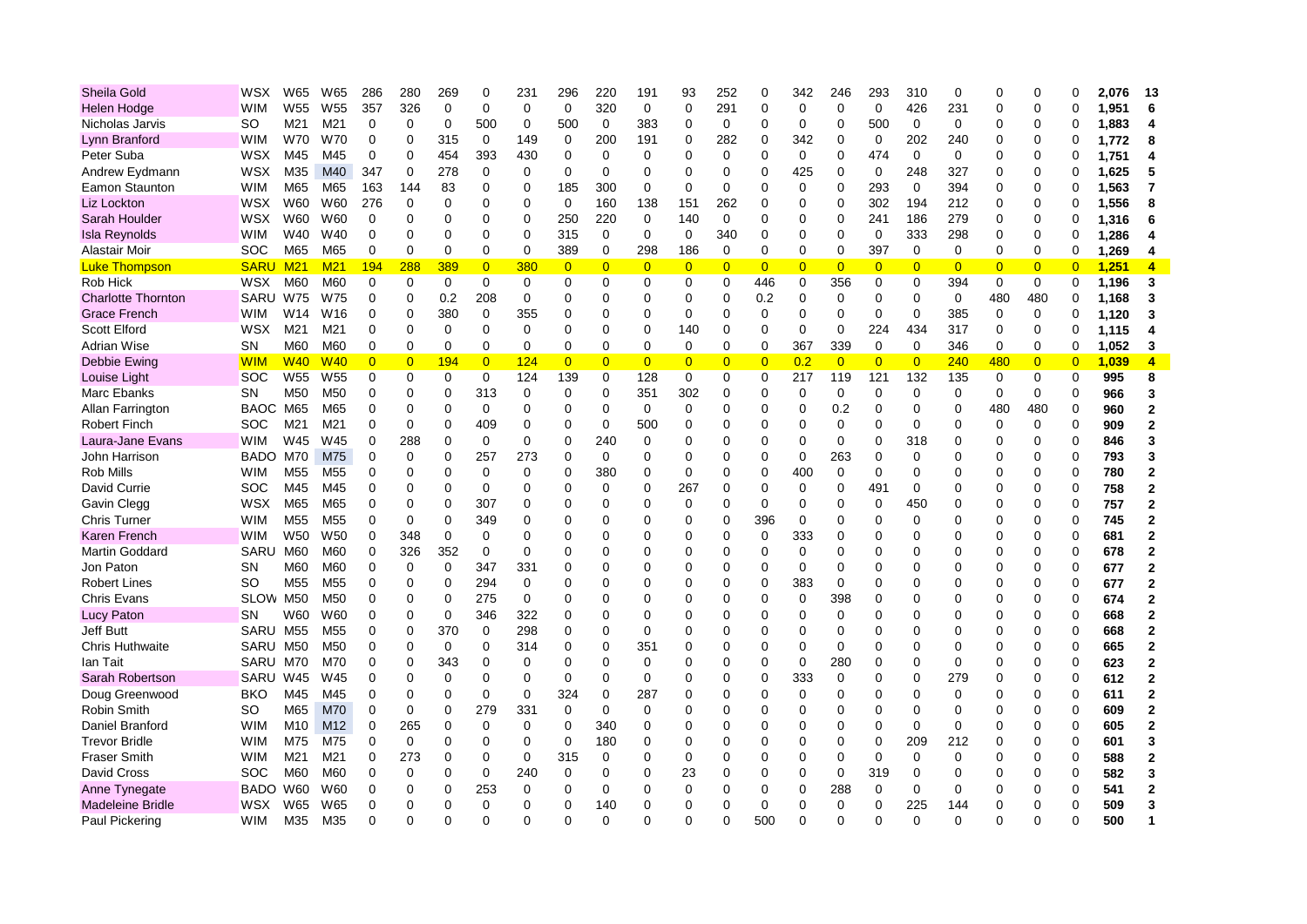| Graham James           | <b>IND</b>  | M <sub>55</sub> | M60             | 0              | $\Omega$       | $\mathbf 0$    | 0              | $\mathbf 0$    | 0              | 0              | $\Omega$       | 140            | $\Omega$    | 0              | 0              | $\mathbf 0$    | 353            | $\Omega$ | $\mathbf 0$    | 0              | $\Omega$       | 0              | 493 | $\mathbf 2$    |
|------------------------|-------------|-----------------|-----------------|----------------|----------------|----------------|----------------|----------------|----------------|----------------|----------------|----------------|-------------|----------------|----------------|----------------|----------------|----------|----------------|----------------|----------------|----------------|-----|----------------|
| Liz Yeadon             | SARU        | <b>W70</b>      | W70             | 0              | $\Omega$       | $\mathbf 0$    | 0              | $\Omega$       | $\Omega$       | 0              | $\Omega$       | $\mathbf 0$    | 0           | 0.2            | 0              | $\mathbf 0$    | $\mathbf 0$    | $\Omega$ | $\mathbf 0$    | 480            | $\Omega$       | $\mathbf 0$    | 480 | 1              |
| <b>Kath Pike</b>       | <b>WIM</b>  | W <sub>55</sub> | W55             | 0              | 0.2            | 0              | 0              | 0              | 0              | 0              | $\Omega$       | 0              | $\mathbf 0$ | 0              | 0              | $\mathbf 0$    | 0              | 0        | $\mathbf 0$    | 480            | 0              | 0              | 480 | 1              |
| Lauren Bishop          | <b>WSX</b>  | W21             | W21             | 0.2            | 0              | $\Omega$       | $\Omega$       | $\Omega$       | 0              | 0              | $\Omega$       | $\mathbf 0$    | 0           | $\Omega$       | 0              | 0              | 0              | $\Omega$ | $\mathbf 0$    | 480            | 0              | $\pmb{0}$      | 480 | 1              |
| <b>Terry Sankey</b>    | <b>SOC</b>  | M70             | M75             | 0              | $\Omega$       | $\mathbf 0$    | $\Omega$       | $\Omega$       | 0              | 0              | $\Omega$       | 0.2            | 0           | $\Omega$       | 0              | $\mathbf 0$    | $\Omega$       | $\Omega$ | $\mathbf 0$    | 480            | $\Omega$       | $\mathbf 0$    | 480 | 1              |
| Andrew Graham          | <b>SARU</b> | M65             | M65             | 0              | $\Omega$       | 0.2            | 0              | $\Omega$       | ი              | 0              | $\Omega$       | 0              | 0           | 0              | 0              | $\mathbf 0$    | 0              | $\Omega$ | $\mathbf 0$    | 480            | $\Omega$       | $\mathbf 0$    | 480 | $\mathbf{1}$   |
| Kevin Bracher          | <b>SOC</b>  | M65             | M65             | 0              | $\Omega$       | 0              | $\Omega$       | $\Omega$       | 0              | 0              | $\Omega$       | $\Omega$       | 0           | $\Omega$       | 0              | 0              | 0.2            | $\Omega$ | $\mathbf 0$    | 480            | $\Omega$       | $\mathbf 0$    | 480 | 1              |
| Mark White             | SARU        | M60             | M60             | 0              | 0              | $\mathbf 0$    | 0              | $\Omega$       | 0              | 0              | 0              | 0              | 0           | 0.2            | 0              | $\mathbf 0$    | $\mathbf 0$    | $\Omega$ | $\mathbf 0$    | 480            | 0              | $\mathbf 0$    | 480 | 1              |
| Dale Paget             | <b>WSX</b>  | M <sub>55</sub> | M55             | 0              | $\Omega$       | $\Omega$       | $\Omega$       | $\Omega$       | 0              | 0.2            | $\Omega$       | $\Omega$       | 0           | $\Omega$       | 0              | 0              | 0              | $\Omega$ | $\mathbf 0$    | 480            | 0              | $\pmb{0}$      | 480 | 1              |
| Daniel Gallagher       | SARU        | M45             | M45             | 469            | $\Omega$       | $\mathbf 0$    | $\Omega$       | $\mathbf 0$    | 0              | 0              | $\Omega$       | $\Omega$       | $\Omega$    | $\Omega$       | 0              | $\mathbf 0$    | $\Omega$       | $\Omega$ | $\mathbf 0$    | 0              | 0              | $\mathbf 0$    | 469 | 1              |
| <b>Alex Gilbert</b>    | <b>WIM</b>  | M35             | M40             | 0              | $\Omega$       | $\Omega$       | 0              | $\Omega$       | 0              | 0              | $\Omega$       | 0              | 0           | $\Omega$       | 467            | $\mathbf 0$    | 0              | ∩        | $\Omega$       | 0              | $\mathbf 0$    | $\mathbf 0$    | 467 | 1              |
| John Owens             | BAOC        | M50             | M50             | 0              | $\Omega$       | $\Omega$       | 0              | $\mathbf 0$    | 0              | 0              | 447            | 0              | 0           | 0              | 0              | $\mathbf 0$    | 0              | ∩        | $\Omega$       | 0              | $\Omega$       | 0              | 447 | 1              |
| <b>Toby Huthwaite</b>  | RNRM        | M21             | M21             | 0              | $\overline{0}$ | $\mathbf 0$    | 0              | 438            | 0              | 0              | 0              | $\Omega$       | 0           | $\Omega$       | 0              | $\mathbf 0$    | 0              | $\Omega$ | $\Omega$       | 0              | $\mathbf 0$    | 0              | 438 | $\mathbf{1}$   |
| John Embrey            | SROC M60    |                 | M60             | 0              | $\Omega$       | 435            | $\Omega$       | $\Omega$       | $\Omega$       | 0              | $\Omega$       | $\Omega$       | 0           | $\Omega$       | 0              | $\Omega$       | 0              | ∩        | $\Omega$       | $\Omega$       | $\Omega$       | $\mathbf 0$    | 435 | 1              |
| <b>Richard Hudson</b>  | <b>BOK</b>  | M <sub>55</sub> | M <sub>55</sub> | $\mathbf 0$    | $\overline{0}$ | 426            | 0              | $\mathbf 0$    | $\Omega$       | 0              | $\Omega$       | $\Omega$       | $\mathbf 0$ | $\mathbf 0$    | 0              | $\mathbf 0$    | $\Omega$       | $\Omega$ | $\Omega$       | 0              | 0              | $\mathbf 0$    | 426 | $\mathbf{1}$   |
| Jamie Hayward          | <b>BOK</b>  | M21             | M21             | 0              | 0              | 0              | $\Omega$       | $\mathbf 0$    | 0              | 0              | 0              | $\Omega$       | 0           | 426            | 0              | 0              | $\Omega$       | 0        | $\Omega$       | 0              | $\mathbf 0$    | $\mathbf 0$    | 426 | 1              |
| <b>Jack Vince</b>      |             | M <sub>21</sub> | M <sub>21</sub> | $\overline{0}$ | $\overline{0}$ | $\overline{0}$ | $\overline{0}$ | $\overline{0}$ | $\overline{0}$ | $\overline{0}$ | $\overline{0}$ | $\overline{0}$ | <b>262</b>  | $\overline{0}$ | $\overline{0}$ | $\overline{0}$ | $\overline{0}$ | 155      | $\overline{0}$ | $\overline{0}$ | $\overline{0}$ | $\overline{0}$ | 417 | $\overline{2}$ |
| George Carley          | <b>NOC</b>  | M21             | M21             | 0              | 0              | 0              | 0              | $\mathbf 0$    | 0              | 0              | 0              | 0              | $\mathbf 0$ | 0              | 0              | 0              | 414            | 0        | 0              | 0              | 0              | $\mathbf 0$    | 414 | $\mathbf{1}$   |
| <b>Steve Bailey</b>    | SN          | M60             | M60             | $\Omega$       | 0              | 0              | 392            | $\Omega$       | $\Omega$       | 0              | $\Omega$       | $\Omega$       | 0           | $\Omega$       | 0              | $\Omega$       | $\mathbf 0$    | $\Omega$ | $\Omega$       | 0              | $\Omega$       | $\mathbf 0$    | 392 | 1              |
| Jane Smith             | <b>WIM</b>  | W <sub>50</sub> | W55             | $\mathbf 0$    | 197            | 0              | 0              | $\mathbf 0$    | 194            | 0              | $\Omega$       | $\mathbf 0$    | 0           | $\Omega$       | 0              | $\mathbf 0$    | 0              | $\Omega$ | $\Omega$       | 0              | 0              | $\mathbf 0$    | 391 | $\mathbf{2}$   |
| Neo Phoenix            | WSX         | M35             | M35             | 0              | 0              | $\mathbf 0$    | 0              | $\mathbf 0$    | 389            | 0              | $\Omega$       | 0              | 0           | $\Omega$       | 0              | $\mathbf 0$    | $\Omega$       | $\Omega$ | $\Omega$       | 0              | 0              | $\mathbf 0$    | 389 | $\mathbf{1}$   |
| <b>Melanie Slade</b>   | SN          | W <sub>50</sub> | W50             | 0              | 0              | $\mathbf 0$    | 0              | 372            | 0              | 0              | 0              | $\Omega$       | 0           | $\Omega$       | 0              | 0              | 0              | 0        | $\Omega$       | 0              | $\mathbf 0$    | $\mathbf 0$    | 372 | 1              |
| <b>Matthew Cooper</b>  | <b>IND</b>  | M <sub>50</sub> | M50             | 0              | 0              | $\mathbf 0$    | 0              | 0              | 0              | 0              | 0              | 0              | 0           | 0              | 0              | 0              | 371            | 0        | $\Omega$       | 0              | 0              | 0              | 371 | 1              |
| Annika Greenwood       | <b>BKO</b>  | W <sub>50</sub> | W50             | 0              | $\Omega$       | $\Omega$       | 0              | $\Omega$       | 213            | 0              | 149            | $\Omega$       | 0           | $\Omega$       | 0              | $\Omega$       | $\Omega$       | $\Omega$ | $\Omega$       | $\Omega$       | $\Omega$       | $\mathbf 0$    | 362 | $\mathbf 2$    |
| <b>Linda Pakuls</b>    | <b>WIM</b>  | W60             | <b>W65</b>      | 357            | $\Omega$       | $\mathbf 0$    | 0              | $\mathbf 0$    | $\mathbf 0$    | 0              | 0              | $\Omega$       | $\mathbf 0$ | $\mathbf 0$    | 0              | $\mathbf 0$    | 0              | $\Omega$ | $\Omega$       | 0              | $\mathbf 0$    | $\mathbf 0$    | 357 | $\mathbf{1}$   |
| Annie pickering        | <b>WIM</b>  | W35             | W35             | 0              | $\Omega$       | 0              | 0              | $\Omega$       | 0              | 0              | 0              | $\Omega$       | $\mathbf 0$ | 356            | 0              | 0              | 0              | 0        | $\Omega$       | 0              | 0              | 0              | 356 | 1              |
| <b>Jacky Embrey</b>    | SROC W60    |                 | W60             | 0              | 0              | 352            | 0              | $\Omega$       | 0              | 0              | $\Omega$       | 0              | $\mathbf 0$ | 0              | 0              | 0              | $\Omega$       | $\Omega$ | $\Omega$       | 0              | 0              | $\pmb{0}$      | 352 | $\mathbf{1}$   |
| <b>Carolyn Dent</b>    | BOK         | W55             | W60             | 0              | 0              | 0              | 0              | $\Omega$       | 0              | 0              | 0              | 0              | 0           | 347            | 0              | 0              | 0              | 0        | 0              | 0              | 0              | 0              | 347 | 1              |
| Philip Harvey          | WIM         | M50             | M50             | 0              | $\Omega$       | 0              | 0              | $\Omega$       | 0              | 0              | $\Omega$       | $\Omega$       | 0           | 347            | 0              | $\Omega$       | $\Omega$       | ∩        | $\Omega$       | 0              | $\Omega$       | $\mathbf 0$    | 347 | 1              |
| Jane Morgan            | SOC         | W60             | W60             | 0              | $\Omega$       | $\mathbf 0$    | 340            | $\Omega$       | 0              | 0              | $\Omega$       | $\Omega$       | $\mathbf 0$ | $\mathbf 0$    | 0              | $\mathbf 0$    | 0              | $\Omega$ | $\Omega$       | 0              | $\mathbf 0$    | $\mathbf 0$    | 340 | 1              |
| Aiden Williams         | BKO         | M14             | M14             | 0              | $\Omega$       | $\mathbf 0$    | 0              | $\Omega$       | 0              | 0              | $\Omega$       | $\Omega$       | 0           | $\Omega$       | 0              | 331            | 0              | 0        | $\Omega$       | 0              | $\mathbf 0$    | 0              | 331 | 1              |
| <b>Issac Gaskell</b>   | <b>IND</b>  | M10             | M <sub>10</sub> | 0              | 0              | $\mathbf 0$    | 0              | $\Omega$       | 0              | 0              | 0              | $\Omega$       | $\mathbf 0$ | $\Omega$       | 0              | 331            | $\Omega$       | $\Omega$ | $\Omega$       | 0              | 0              | 0              | 331 | 1              |
| Jon Steed              | <b>BADO</b> | M55             | M <sub>55</sub> | 0              | 0              | 0              | 0              | $\Omega$       | 0              | 0              | 0              | 0              | 0           | 0              | 0              | 322            | 0              | 0        | 0              | 0              | 0              | $\mathbf 0$    | 322 | 1              |
| <b>Rosie Watson</b>    | soc         | W <sub>19</sub> | W19             | $\Omega$       | $\Omega$       | $\mathbf 0$    | $\Omega$       | $\Omega$       | 0              | 0              | ∩              | $\Omega$       | 0           | $\Omega$       | 0              | 0              | 319            | $\Omega$ | $\Omega$       | 0              | $\Omega$       | $\mathbf 0$    | 319 | 1              |
| Amanda Hassell         | Army I      | W50             | W50             | 0              | $\Omega$       | $\mathbf 0$    | $\Omega$       | 215            | 0              | 0              | $\Omega$       | $\Omega$       | 0           | $\Omega$       | 0              | 102            | $\mathbf 0$    | $\Omega$ | $\Omega$       | 0              | $\mathbf 0$    | $\mathbf 0$    | 317 | $\overline{2}$ |
| Julia Loring           | <b>SOC</b>  | W60             | W60             | 0              | $\Omega$       | $\mathbf 0$    | 0              | $\Omega$       | 0              | 0              | 0              | $\Omega$       | 0           | $\Omega$       | 0              | $\mathbf 0$    | 310            | 0        | $\Omega$       | 0              | $\mathbf 0$    | $\mathbf 0$    | 310 | 1              |
| <b>Sarah Francis</b>   | SΝ          | W <sub>50</sub> | W50             | 0              | 0              | 0              | 309            | 0              | 0              | 0              | 0              | 0              | 0           | $\Omega$       | 0              | $\mathbf 0$    | 0              | 0        | $\Omega$       | 0              | 0              | 0              | 309 | 1              |
| Andrew Woodhouse       | BAOC        | M35             | M35             | 0              | 0              | $\mathbf 0$    | 0              | $\Omega$       | 0              | 0              | 309            | 0              | 0           | 0              | 0              | 0              | 0              | 0        | 0              | 0              | 0              | $\mathbf 0$    | 309 | 1              |
| <b>Vicky McCreadie</b> | <b>WIM</b>  | W40             | W40             | 0              | $\Omega$       | $\mathbf 0$    | $\Omega$       | $\Omega$       | $\Omega$       | $\Omega$       | $\Omega$       | $\mathbf 0$    | 0           | 307            | 0              | 0              | $\Omega$       | $\Omega$ | $\Omega$       | 0              | $\Omega$       | $\pmb{0}$      | 307 | 1              |
| <b>Tony Hext</b>       | QO          | M70             | M70             | 0              | $\Omega$       | 306            | 0              | $\Omega$       | 0              | 0              | $\Omega$       | $\Omega$       | $\mathbf 0$ | 0              | 0              | $\mathbf 0$    | 0              | $\Omega$ | $\Omega$       | 0              | $\mathbf 0$    | $\mathbf 0$    | 306 | $\mathbf{1}$   |
| <b>Martin Thirkell</b> | SARU        | M50             | M50             | 0              | $\Omega$       | 306            | 0              | $\Omega$       | 0              | 0              | $\Omega$       | $\Omega$       | 0           | $\Omega$       | 0              | $\mathbf 0$    | 0              | $\Omega$ | $\Omega$       | 0              | $\Omega$       | $\mathbf 0$    | 306 | 1              |
| David Watkins          | BADO        | M60             | M60             | 0              | 0              | 0              | 0              | 306            | 0              | 0              | $\Omega$       | 0              | 0           | $\Omega$       | 0              | 0              | 0              | $\Omega$ | $\Omega$       | 0              | 0              | $\mathbf 0$    | 306 | 1              |
| Katherine Hodge        | <b>IND</b>  | W <sub>21</sub> | W21             | 0              | 0              | 0              | 0              | 0              | 0              | 300            | 0              | 0              | 0           | 0              | 0              | 0              | 0              | 0        | 0              | 0              | 0              | 0              | 300 | 1              |
| Jules Holliday         |             | W40             | W40             | 0              | $\Omega$       | $\mathbf 0$    | $\Omega$       | $\Omega$       | $\Omega$       | 0              | $\Omega$       | $\Omega$       | 0           | $\Omega$       | 0              | $\mathbf 0$    | $\Omega$       | $\Omega$ | 298            | 0              | 0              | $\pmb{0}$      | 298 | 1              |
| <b>Jackie Butt</b>     | SARU        | W55             | W55             | 0              | $\Omega$       | $\Omega$       | 0              | 298            | 0              | 0              | $\Omega$       | 0              | 0           | 0              | 0              | $\mathbf 0$    | 0              | 0        | $\Omega$       | 0              | $\mathbf 0$    | $\mathbf 0$    | 298 | 1              |
| Simon Branford         | WIM         | M40             | M40             | 0              | $\Omega$       | $\mathbf 0$    | $\Omega$       | 298            | 0              | 0              | $\Omega$       | $\Omega$       | 0           | 0              | 0              | $\mathbf 0$    | 0              | $\Omega$ | $\mathbf 0$    | 0              | $\Omega$       | 0              | 298 | 1              |
| <b>Nick Kearns</b>     | BAOC M70    |                 | M70             | $\Omega$       | $\Omega$       | $\Omega$       | $\Omega$       | $\Omega$       | O              | 0              |                | $\Omega$       | U           | $\Omega$       | 0              | 297            | 0              |          | $\Omega$       | 0              | $\Omega$       | 0              | 297 | 1              |